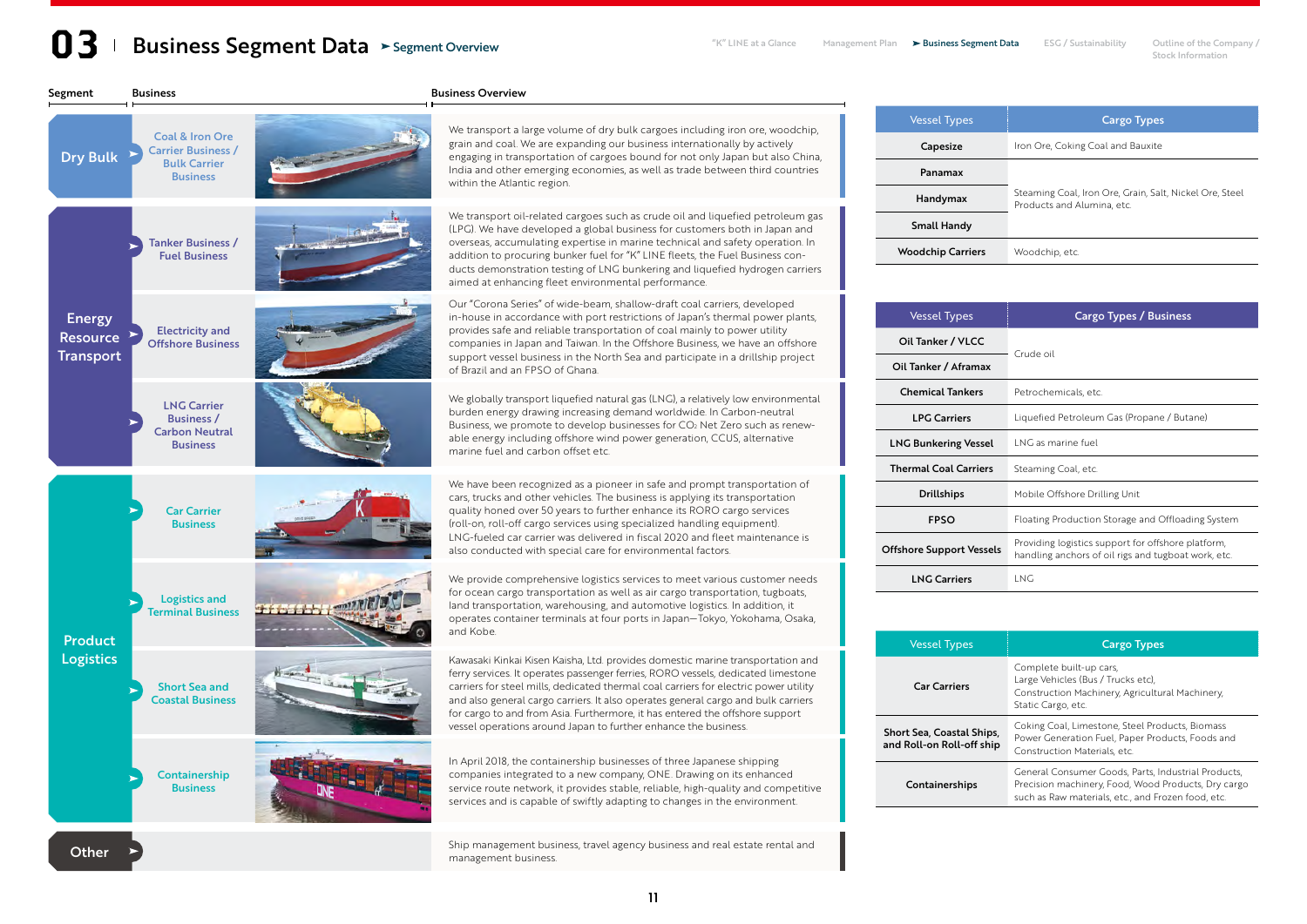# **13** Business Segment Data > Segment Overview / Number of Vessels in Operation "K" LINE at a Glance Management Plan > Business Segment Data ESG / Sustainability Outline of the Company / Segment Overview / Number of Vessels in Operation

Ordinary Income by Segment

**Operating Revenues by Segment Containery Income by Segment Containership Business** 

Stock Information

**K** "K" LINE Group Operating Revenues by Segment (FY2020)



\*1 Energy Resource Transport segment includes LNG Carrier Business, Electricity and Offshore Business, Tanker and Fuel Business, and Carbon Neutral Business.

\*2 Product Logistics segment includes Car Carriers Business, Logistics Business, Short

### **F** "K" LINE Group Vessels in Operation (as of March 31, 2021)



**Dry Bulk Thermal Coal Carriers DING Carriers**  Tankers Offshore Support Vessels Drillship FPSO **LNG Bunkering Vessel Car Carriers** Short Sea and Coastal Vessels Containerships



Note: FY2021's Forecasts for Operating Revenues by Segment, Ordinary Income by Segment ("K" LINE's own Businesses) and Containership Business's Ordinary Income are as of February, 2022.

# **T** "K" LINE Group Vessels in Operation

|                                                | <b>FY2018</b>  |                          |           |                          |              |                          | <b>FY2019</b>   |                   |           |                          |              |                  |                 | <b>FY2020</b>     |           |                          |                 |                  |  |
|------------------------------------------------|----------------|--------------------------|-----------|--------------------------|--------------|--------------------------|-----------------|-------------------|-----------|--------------------------|--------------|------------------|-----------------|-------------------|-----------|--------------------------|-----------------|------------------|--|
|                                                | Owned          |                          | Chartered |                          | <b>Total</b> |                          | Owned           |                   | Chartered |                          | <b>Total</b> |                  | Owned           |                   | Chartered |                          | <b>Total</b>    |                  |  |
| Type of Vessel                                 |                | Vessels DWT (MT)         |           | Vessels: DWT (MT)        |              | Vessels DWT (MT)         |                 | Vessels: DWT (MT) |           | Vessels DWT (MT)         |              | Vessels DWT (MT) |                 | Vessels: DWT (MT) |           | Vessels: DWT (MT)        |                 | Vessels DWT (MT) |  |
| <b>Dry Bulk</b>                                | 54:            | 6,645,827                | 155:      | 19,777,676               |              | 209 26,423,503           | 58 :            | 7,066,538         |           | 125 16,863,769           | 183:         | 23,930,307       | 52:             | 6,290,705         |           | 129 16,796,331           |                 | 181 23,087,036   |  |
| <b>Thermal Coal</b><br><b>Carriers</b>         | 8              | 703,971                  | 17        | 1,503,832                | 25:          | 2,207,803                | 8:              | 703,971           | 21:       | .891,421                 | 29           | 2,595,392        | 6 :             | 527,434           | 21:       | 1,891,180                | 27 <sup>1</sup> | 2,418,614        |  |
| <b>LNG Carriers</b>                            | 46             | 3,873,775                |           | 77.163                   | 47 :         | 3,950,938                | 45              | 3,801,242         | 2:        | 152,272                  | 47           | 3,953,514        | 42              | 3,579,351         | 2:        | 152,272                  | 44:             | 3,731,623        |  |
| <b>Tankers</b>                                 | 9              | 1,438,534                | 13:       | 1,830,799                | 22:          | 3,269,333                | 12:             | 1,769,681         | 5:        | 776,868                  | 17           | 2,546,549        | $\mathbb{R}^n$  | 1,719,494         | 5:        | 776,868                  | 16:             | 2,496,362        |  |
| <b>Offshore Support</b><br><b>Vessels</b>      | 7              | 32,481                   | $\Omega$  | -                        |              | 32,481                   | 6:              | 29,186            | 0         |                          | 6            | 29,186           | 6               | 29,186            | $\Omega$  |                          | 6               | 29,186           |  |
| <b>Drillship</b>                               |                | $\overline{\phantom{a}}$ | $\Omega$  | $\overline{\phantom{0}}$ |              | $\overline{\phantom{0}}$ |                 |                   | 0         |                          |              |                  |                 |                   | $\Omega$  | $\overline{\phantom{a}}$ |                 |                  |  |
| <b>FPSO</b>                                    |                | $\overline{\phantom{a}}$ | $\Omega$  | $\overline{\phantom{a}}$ |              | $\overline{\phantom{0}}$ |                 | -                 | 0         | $\overline{\phantom{a}}$ |              |                  |                 |                   | 0         |                          |                 |                  |  |
| <b>LNG Bunkering</b><br>Vessel                 | $\Omega$       |                          | $\Omega$  | $\overline{\phantom{a}}$ | $\Omega$     | -                        | $\Omega$        |                   | $\Omega$  |                          | $\Omega$     |                  |                 | 2,431             | $\Omega$  |                          |                 | 2,431            |  |
| <b>Car Carriers</b>                            | 32             | 492,599                  | 58        | 987,246                  | 90           | 1,479,845                | 38 <sup>3</sup> | 529,072           | 51:       | 935,091                  | 89           | 1,464,163        | 33:             | 442,571           | 46:       | 854,046                  | 79              | 1,296,617        |  |
| <b>Short Sea and</b><br><b>Coastal Vessels</b> | 26             | 213,709                  | 28        | 398,342                  | 54:          | 612.051                  | 25:             | 212,972           | 24        | 351,955                  | 49           | 564,927          | 25 <sup>2</sup> | 235,937           | 18        | 235,986                  | 43              | 471,923          |  |
| Containerships                                 | $\overline{7}$ | 460,448                  | 57:       | 4,482,599                | 64:          | 4,943,047                | 7:              | 460,448           | 39:       | 3,621,895                | 46           | 4,082,343        | 7 :             | 460,448           | 36:       | 3,503,346                | 43:             | 3,963,794        |  |
| Total                                          | 9              | 13,861,344               |           | 329 29,057,657           |              | 520 42,919,001           |                 | 201 14,573,110    |           | 267 24,593,271           |              | 468 39, 166, 381 | 185:            | 13,287,557        |           | 257 24,210,029           |                 | 442 37,497,586   |  |

Notes: 1. The number of owned vessels includes co-owned vessels, and deadweight tonnage (DWT) includes share of other companies' ownership in co-owned vessels. 2. Includes flagships and spot and/or short-term activities at the end of term.